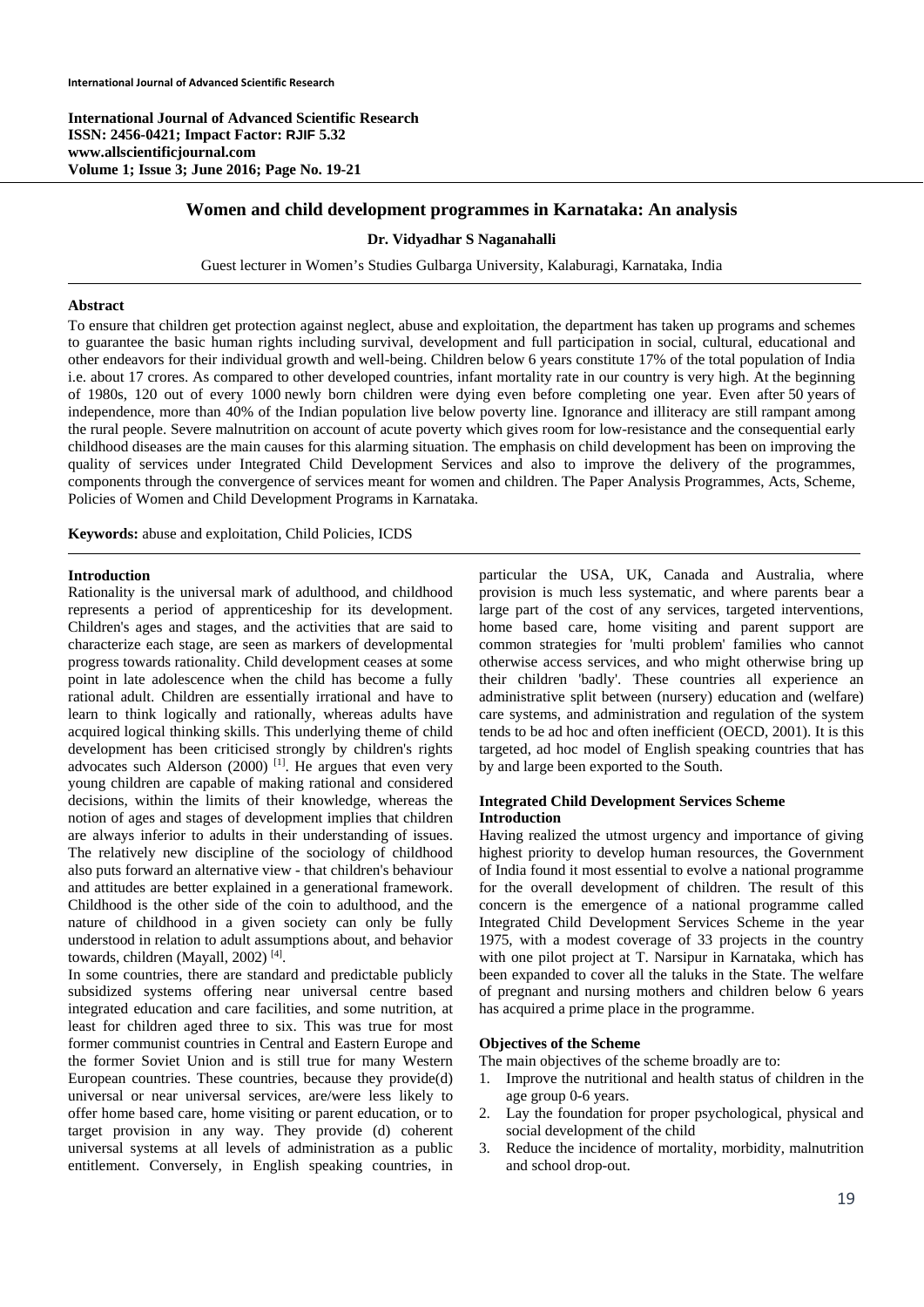- 4. Achieve effective co-ordination of policy and implementation amongst the various departments to promote child development; and to.
- 5. Enhance the capability of the mother to look after the normal health and nutritional needs of the child through proper nutrition and health education.

### **Expansion of ICDS in Karnataka**

The Integrated Child Development Services Scheme was started in Karnataka on 2nd October 1975 with a pilot project at T.Narasipura in Mysore District with just 100 Anganwadi Centres. Since then, the programme has been expanded to cover all the revenue taluks and 10 urban areas in the state. At present 185 projects are in operation covering all the 175 taluks and 10 urban areas.

All the 185 Integrated Child Development Services Scheme projects are now operational under the Central Sector.

The Profile of Projects and Anganwadis in Karnataka

|                             | <b>Rural</b> | <b>Urban</b> | <b>Tribal</b> | <b>Total</b> |
|-----------------------------|--------------|--------------|---------------|--------------|
| <b>ICDS</b> Projects:       |              |              |               |              |
| Sanctioned                  | 166          | 10           |               | 185          |
| Operational                 | 166          | 10           |               | 185          |
| <b>Anganwadi Centres</b>    |              |              |               |              |
| Sanctioned                  | 46369        | 1819         | 3426          | 51614        |
| Functioning as on Mar. 2007 | 45940        | 1799         | 3411          | 51150        |

2646 additional Anganwadi centres and 405 mini-anganwadi centres sanctioned by the Government of India on 21st December 2006 will be operationlised during 2007-08.

# **Targeted Beneficiaries**

The benefits of the scheme are provided to children below 6 years, pregnant women and nursing mothers belonging to socially and economically disadvantaged families living in backward rural and tribal areas, urban slums and places where SC/ST/minority populations are concentrated.

# **Services under ICDS**

The package of six services provided are -

- 1. Supplementary Nutrition
- 2. Nutrition and Health Education for women.
- 3. Immunization
- 4. Health check up
- 5. Referral services
- 6. Non formal preschool education

# **Expenditure on ICDS**

The Central Government bears the entire administrative expenditure. The expenditure towards supplementary nutrition is borne by the State Government and the central Government on 50: 50 basis.

#### **Community Participation**

The fulcrum of Integrated Child Development Services Scheme is community awareness and participation. Community is assisting in the implementation of the scheme by providing buildings locally grown vegetables, fuel, organizing health checkup, immunization and conducting health and nutrition education camps. In some places the community has come forward to donate toys, uniforms, utensils and furniture also for use in Anganwadi centres. The participation from

community has enhanced after setting up Balavikas Samithis in each of the villages. Members of women self-help groups also assist in the implementation of the programme.

## **Monitoring of ICDS Programme**

Monthly and quarterly progress reports under the Integrated Child Development Services programme are being consolidated through NIC NET with the co-ordination of the National Informatics Centre, Bangalore.

## **Impact of ICDS**

The Integrated Child Development Services Scheme has proved to be a very effective child survival scheme in the country and state as well. Infant Mortality Rate in Integrated Child Development Services areas has come down from 120/1000 live births in 1975 to 55/1000 in 2006. Likewise, the percentage of severely malnourished children has also come down considerably. The community has fully accepted the programme and actively participating in the implementation. The School dropout rate has come down considerably. Elected representatives, local organizations and public have realized the importance of the Integrated Child Development Services scheme.

## **ICDS Training Programme**

The training component of the Integrated Child Development Services Programme has now been recognized as the most important key to achieve the aims and objectives of Integrated Child Development Services scheme with the ultimate aim of moulding the functionaries into "Agents of social and behavioural change."

The Southern Regional Centre of the National Institute of Public Co-operation and Child Development (NIPCCD) located at Bangalore is an apex body catering to the training needs of senior level Integrated Child Development Services functionaries like Deputy Directors/Programme Officers/ CDPOs/ACDPOs etc., besides undertaking Research and Evaluation studies.

At present there is one Middle Level Training Centre (MLTC) at Ujire (Dakshina Kannada) which is catering to the training needs of ICDS supervisors. The state has 19 Anganwadi Workers Training Centres (AWTCs) which are run by NGOs for training anganawadi workers and helpers. The rates of honorarium as well as course grants as per GOI guidelines have been sanctioned by the State Government to implement various training programmes.

During 2006-07 an amount of Rs 216.29 lakhs was released and Rs. 196.73 lakhs was incurred under the ICDS training programme to train 595 supervisors, 6658 Anganwadi Workers and 8595 Anganwadi Helpers (Job/Refresher training /orientation training).

# **Programmes for Women and Child**

- 1. Nutrition Programme For Adolescent Girls (Npag)
- 2. Kishori Shakti Yojana
- 3. Bhagyalakshmi
- 4. Anganwadi Workers And Helpers Death/ Medical Relief Fund
- 5. Attendance Scholarship For Girls From Rural Areas
- 6. Scheme For Welfare Of Children In Need Of Care And Protection